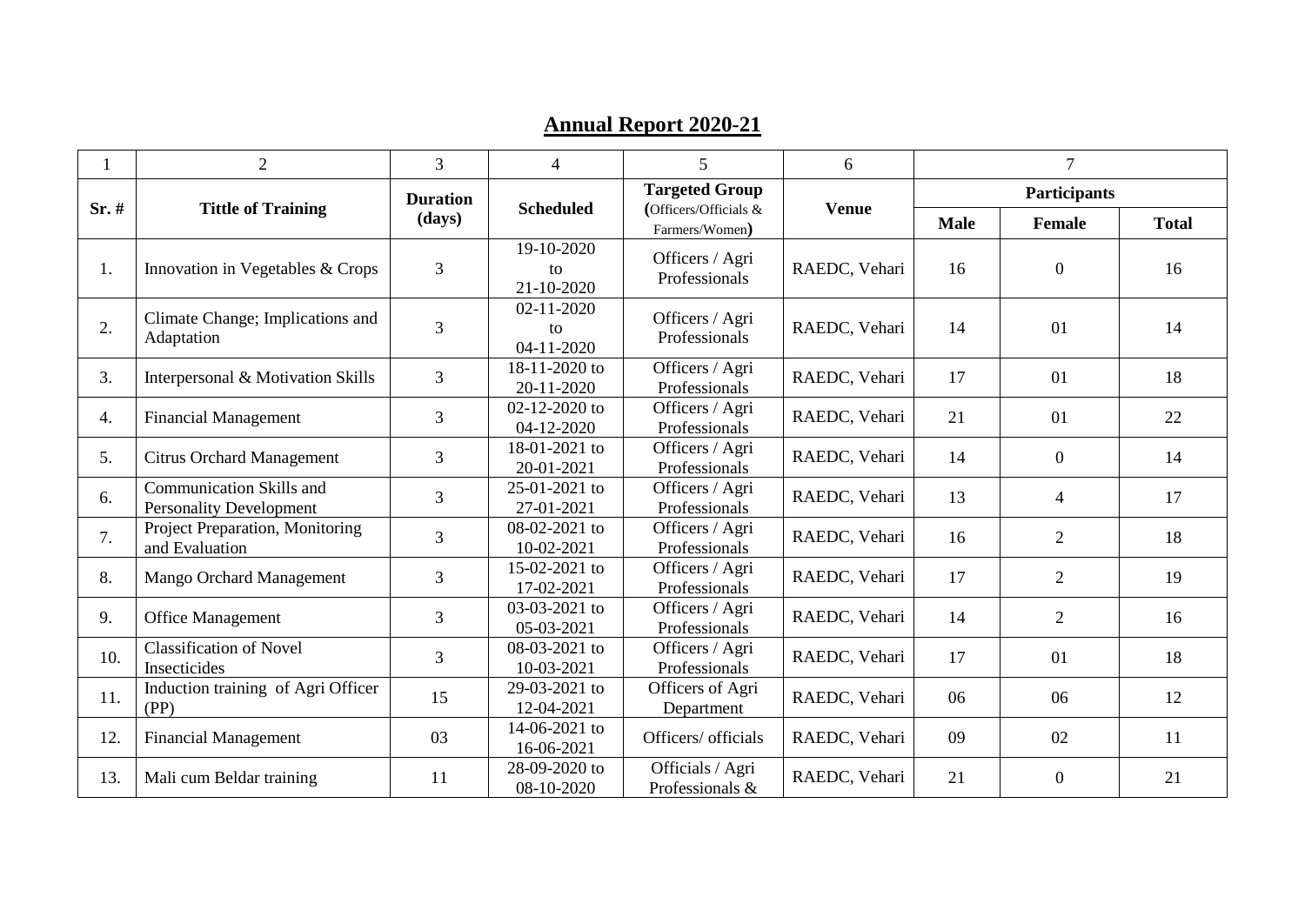|     |                                                                                             |                 |                                                        | <b>Progressive Farmers</b>                  |               |                  |                |    |
|-----|---------------------------------------------------------------------------------------------|-----------------|--------------------------------------------------------|---------------------------------------------|---------------|------------------|----------------|----|
| 14. | <b>Tunnel Farming</b>                                                                       | 3               | 13-10-2020 to<br>15-10-2020                            | Officials / Agri<br>Professionals           | RAEDC, Vehari | 12               | $\overline{0}$ | 12 |
| 15. | Mali cum Beldar training                                                                    | $5\overline{)}$ | 22-02-2021 to<br>26-02-2021                            | Officials / Agri<br>Professionals           | RAEDC, Vehari | 07               | $\overline{0}$ | 07 |
| 16. | <b>IPM Modules</b>                                                                          | $\mathfrak{Z}$  | 24-03-2021 to<br>26-03-2021                            | Officials / Agri<br>Professionals           | RAEDC, Vehari | 15               | $\overline{0}$ | 15 |
| 17. | Soil Fertility and Fertilizers                                                              | $\overline{2}$  | 14-04-2021 to<br>15-04-2021                            | Officials / Agri<br>Professionals           | RAEDC, Vehari | 12               | $\overline{0}$ | 12 |
| 18. | Certificate in Information<br>Technology $(63rd)$                                           | 90              | 15 Days of<br>March 2020<br>15-09-202 to<br>30-11-2020 | Officers / officials /<br>Farming community | RAEDC, Vehari | 43               | 12             | 55 |
| 19. | Certificate in Information<br>Technology (64 th)                                            | 90              | 01-02-2021 to<br>30-04-2021                            | Officers / officials /<br>Farming community | RAEDC, Vehari | 36               | 20             | 56 |
| 20. | <b>Fresh Fruits and Vegetables</b><br>Preservation, Processing and<br>Value Addition        | 07              | 05-10-2020 to<br>12-10-2020                            | Rural & Urban<br>Women                      | RAEDC, Vehari | $\overline{0}$   | 39             | 39 |
| 21. | Home Kitchen Gardening                                                                      | 07              | 13-10-2020 to<br>19-10-2020                            | Rural & Urban<br>Women                      | RAEDC, Vehari | $\overline{0}$   | 21             | 21 |
| 22. | <b>Fresh Fruits and Vegetables</b><br>Preservation, Processing and<br><b>Value Addition</b> | 15              | 28-01-2021 to<br>11-02-2021                            | Rural & Urban<br>Women                      | RAEDC, Vehari | $\overline{0}$   | 16             | 16 |
| 23. | Dairy Milk Products                                                                         | 07              | 15-02-2021 to<br>22-02-2021                            | Rural & Urban<br>Women                      | RAEDC, Vehari | $\overline{0}$   | 17             | 17 |
| 24. | <b>Fresh Fruits and Vegetables</b><br>Preservation, Processing and<br><b>Value Addition</b> | 15              | 08-03-2021 to<br>22-03-2021                            | Rural & Urban<br>Women                      | RAEDC, Vehari | $\overline{0}$   | 19             | 19 |
| 25. | <b>Clean Cotton Picking and Safety</b><br>Measures for use of Pesticides                    | 01              | 16-11-2020                                             | <b>Rural Women</b>                          | Vehari        | $\mathbf{0}$     | 17             | 17 |
| 26. | Home Kitchen Gardening                                                                      | 01              | 04-03-2021                                             | <b>Rural Women</b>                          | Vehari        | $\overline{0}$   | 16             | 16 |
| 27. | Maintenance of Household Plants                                                             | 01              | 24-03-2021                                             | <b>Rural Women</b>                          | Vehari        | $\overline{0}$   | 15             | 15 |
| 28. | Maintenance of Household Plants                                                             | 01              | 25-03-2021                                             | <b>Rural Women</b>                          | Vehari        | $\boldsymbol{0}$ | 22             | 22 |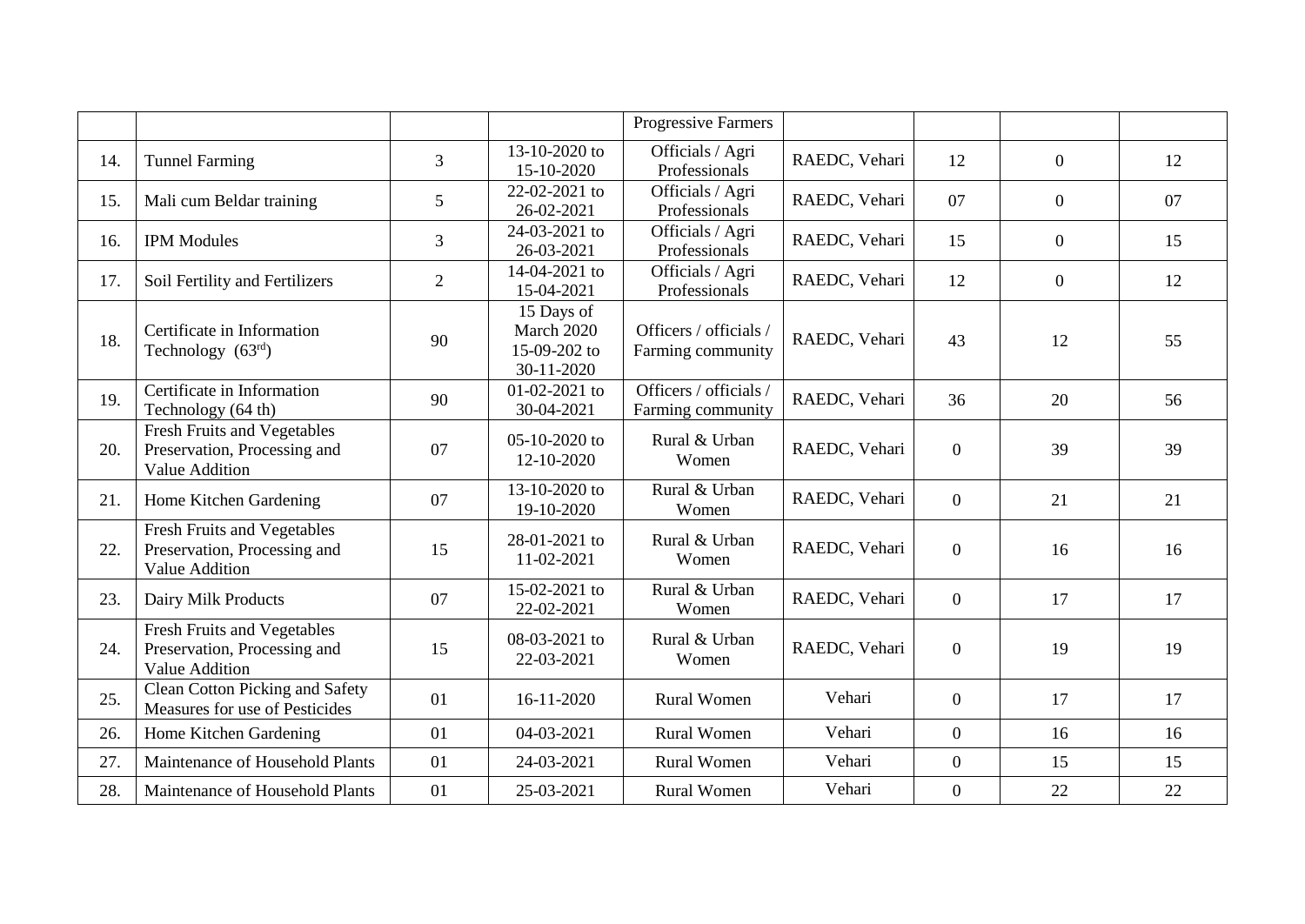| 29. | Grain Storage at Home                           | 01 | 01-04-2021 | <b>Rural Women</b>               | Vehari              | $\overline{0}$ | 23               | 23  |
|-----|-------------------------------------------------|----|------------|----------------------------------|---------------------|----------------|------------------|-----|
| 30. | Grain Storage & Pest<br>Management              | 01 | 06-04-2021 | <b>Rural Women</b>               | Vehari              | $\Omega$       | 22               | 22  |
| 31. | <b>Insect and Disease Management</b><br>in Rice | 01 | 23-09-2020 | Farmers                          | Vehari              | 42             | $\boldsymbol{0}$ | 42  |
| 32. | <b>Importance of Micronutrients</b>             | 01 | 17-09-2020 | Farmers                          | Vehari              | 20             | $\overline{0}$   | 20  |
| 33. | Profitable Canola Production                    | 01 | 06-10-2020 | Farmers                          | Vehari              | 19             | $\overline{0}$   | 19  |
| 34. | Production Technology of Canola                 | 01 | 23-10-2020 | Farmers                          | Vehari              | 31             | $\overline{0}$   | 31  |
| 35. | Fruit-fly Management in Citrus<br>Orchard       | 01 | 10-11-2020 | Farmers                          | Vehari              | 15             | $\boldsymbol{0}$ | 15  |
| 36. | Production Technology of<br>Sunflower           | 01 | 12-11-2020 | Farmers                          | Vehari              | 22             | $\overline{0}$   | 22  |
| 37. | Production Technology of Wheat<br>Crop          | 01 | 13-11-2020 | Farmers                          | Vehari              | 14             | $\mathbf{0}$     | 14  |
| 38. | Management of Problematic Soils                 | 01 | 17-11-2020 | Farmers                          | Vehari              | 12             | $\mathbf{0}$     | 12  |
| 39. | Weed Eradication in Wheat Crop                  | 01 | 20-11-2020 | Farmers                          | Vehari              | 17             | $\overline{0}$   | 17  |
| 40. | Production Technology of Wheat                  | 01 | 23-11-2020 | Farmers & Agri<br>Professionals  | Vehari              | 27             | $\overline{0}$   | 27  |
| 41. | Kitchen Gardening                               | 01 | 25-11-2020 | Farmers                          | Vehari              | 10             | $\overline{0}$   | 10  |
| 42. | Kitchen Gardening                               | 01 | 25-11-2020 | Farmers                          | Vehari              | 18             | $\boldsymbol{0}$ | 18  |
| 43. | Profitable Oil Seed Production                  | 01 | 09-12-2020 | Farmers & Agri<br>Professionals  | Vehari              | 34             | $\mathbf{0}$     | 34  |
| 44. | <b>Balance Use of Fertilizers for</b><br>Wheat  | 01 | 17-12-2020 | Farmers                          | Vehari              | 15             | $\boldsymbol{0}$ | 15  |
| 45. | <b>Tunnel Farming</b>                           | 01 | 12-01-2021 | Farmers                          | Vehari              | 20             | $\overline{0}$   | 20  |
| 46. | Weeds Management in Sugarcane                   | 01 | 21-01-2021 | Farmers                          | Vehari              | 29             | $\overline{0}$   | 29  |
| 47. | <b>Citrus Orchards Management</b>               | 01 | 18-02-2021 | Farmers, officers &<br>officials | Fatehpur,<br>Layyah | 113            | $\mathbf{1}$     | 114 |
| 48. | Mango Orchards Management                       | 01 | 23-02-2021 | Farmers, officers &<br>officials | Muzaffar Garh       | 77             | $\boldsymbol{0}$ | 77  |